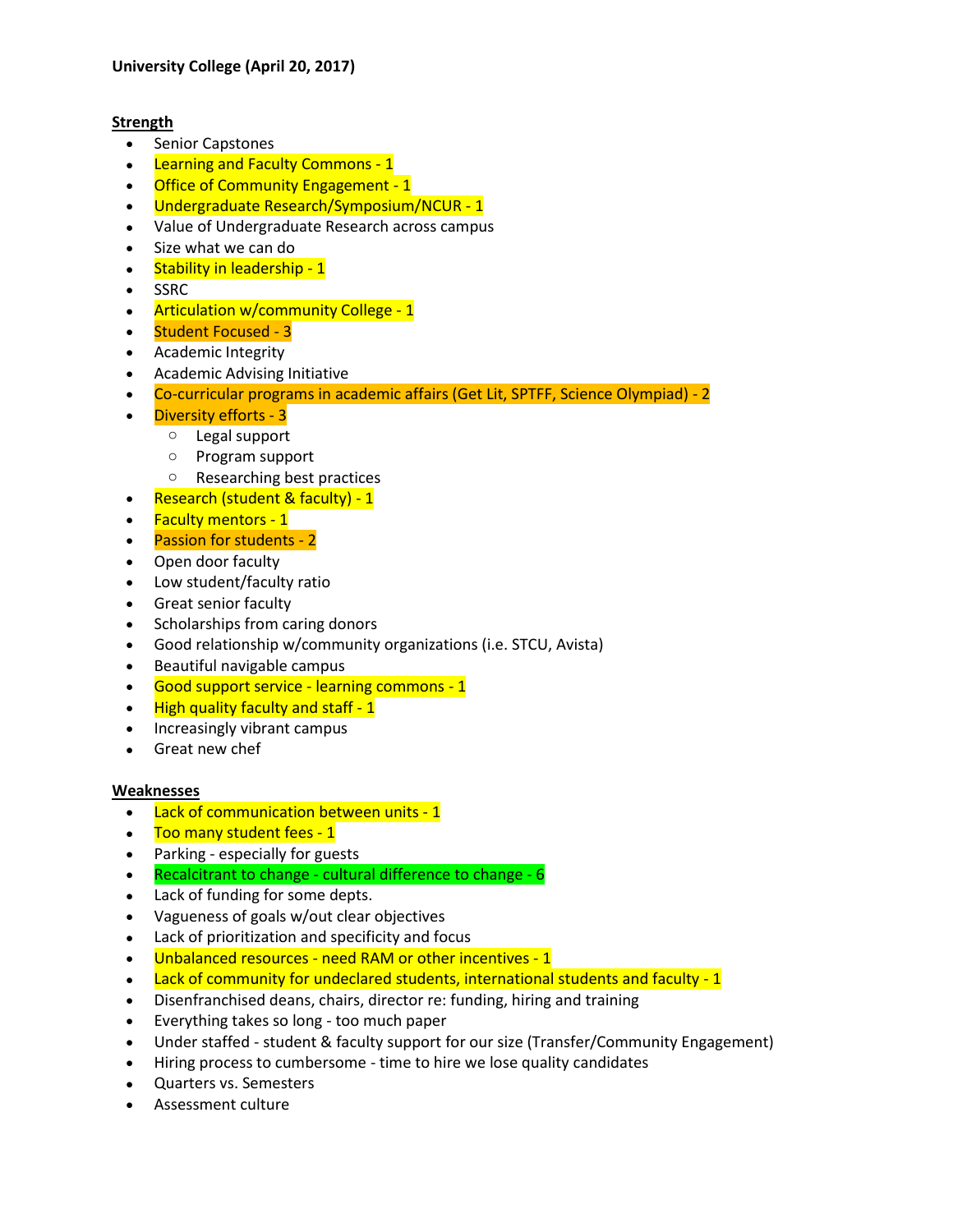- Chang phobic
- Unnecessary white papers that lead to no actions or decisions
- Faculty feel not heard leads to obstructionism and incivility
- Showalter look and feel it is the public Icon what does it say
- Campus engagement 1

## **Opportunities**

- Common Read
- Carnegie classification for community engagement 1
- Sustainability Program
- Digital initiative
- Core questions and Meta Majors 1
- Community partnerships town/gown
- Institutional partnership communication with our colleagues
- Strong relationships w/Community Colleges continue to build it.
- 15 to finish programs (credits)
- DRT
- Telling our story both internally and externally 2
- University college model 1
- General education 3
- Applied ethics courses 1
- Study abroad opportunities
- Town-gown partnerships 1
- Grants 1
- Donors
- Alumni contacts
- Collaboration between EWU units
- Interdisciplinary
- Use student talent 2
- Share space w/community to generate revenue (CLEP, GED)
- Child care center as a research site
- Connections w/Cheney school
- Enhance running Start
- Trio re-obtain, SSS STEM 1

## **Threats**

- Cuts in State and Federal Support 1
- Demographics fewer & fewer
- Global climate change
- Anti-intellectualism
- Hegemonic public discourse
- Militarism military threats
- Lack of support for refugees
- Lack of resources in K-12, underprepared
- 16 miles from Spokane
- Fake news, The Shallow, "truth-challenged"
- Student fear of lack of careers after graduation
- Heavily grant supported 1